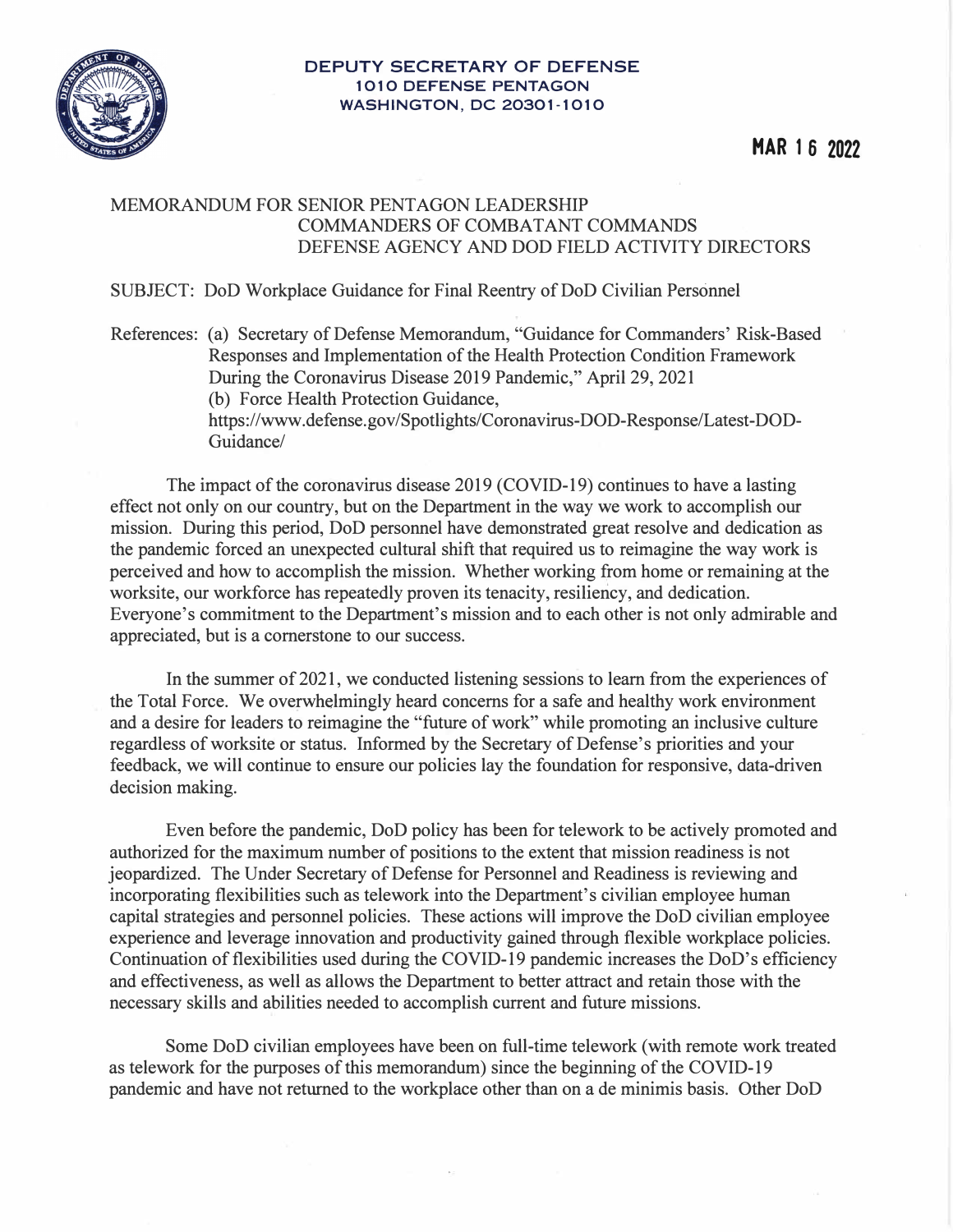civilian employees have had work schedules that differ from their organization's regular schedules, such as shift work to maintain physical distancing or a flexible schedule related to dependent care. Supervisors must begin discussions with civilian employees in these two categories to make plans for their work locations and work schedules going forward. Specific reentry plans will be dependent on organizational needs, the Health Protection Condition framework, and force health protection guidance.

Absent an urgent and compelling mission need, DoD Components will provide 30-days advance notification in writing prior to recalling or adjusting the work schedules of DoD civilian employees in the two categories above. Personnel who have been able to accomplish the essential functions of their positions while teleworking throughout the duration of the COVID-19 pandemic or on the alternative work schedule will not typically be subject to a shortened notification period. Components may prescribe longer advance notice standards. Supervisors may adjust the work locations and work schedules for DoD civilian employees who are not in the two categories above based on organizational needs, the Health Protection Condition framework, and force health protection guidance and do not need to provide 30-days advance notification.

The Department fulfilled its national consultation rights (NCR) obligation to notify the appropriate labor organizations that have been granted NCR. Components must satisfy labor relations obligations at the various levels of exclusive recognition where such obligations exist. If Components choose to stagger final reentry based upon completion of negotiations, Components will disseminate updated local guidance, to include information regarding the final reentry of bargaining unit employees, and initiate the final reentry of bargaining unit employees in accordance with negotiated agreements. The Department is committed to working with union partners and has engaged with national unions for their input into its reentry guidance.

Components will comply with the requirements of the Rehabilitation Act of 1973, 29 U.S.C. § 791 et seq., as amended, with respect to reentry of DoD civilian personnel into the workplace.

The attachment provides additional resources to assist Components in planning for final workplace reentry. Components are not required to issue supplemental guidance. Questions regarding reentry procedures or requirements should be routed to your Component-specified reentry point of contact.

Latte H.H.

Attachment: As stated